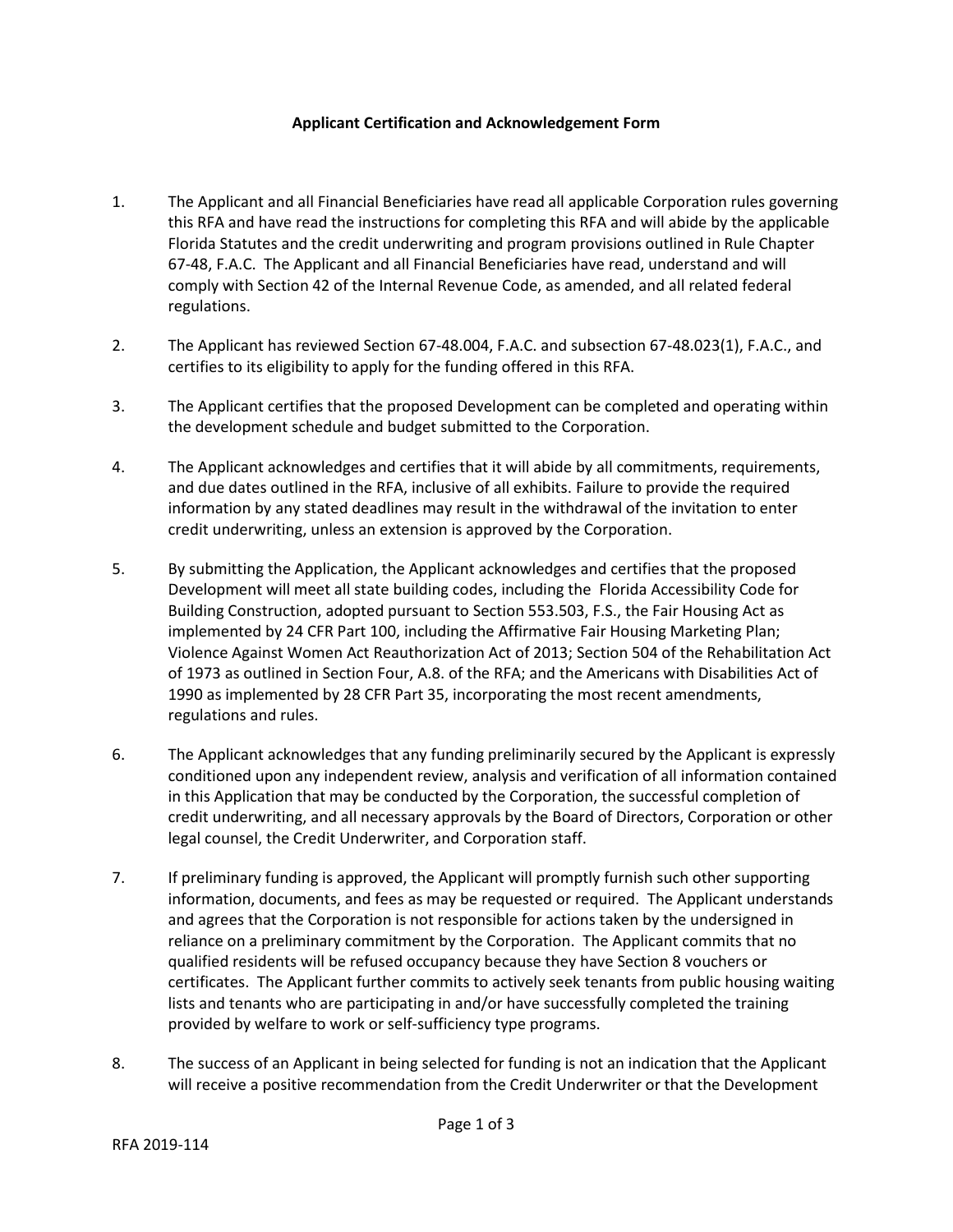Team's experience, past performance or financial capacity is satisfactory. The past performance record, financial capacity, and any and all other matters relating to the Development Team (which consists of Developer, Management Company, General Contractor, Architect, Attorney, and Accountant) will be reviewed during credit underwriting. The Credit Underwriter may require additional information from any member of the Development Team including, without limitation, documentation on other past projects and financials. Development Teams with an unsatisfactory past performance record, inadequate financial capacity or any other unsatisfactory matters relating to their suitability may result in a negative recommendation from the Credit Underwriter.

- 9. The Applicant's commitments will be included in an Extended Use Agreement for the Housing Credits, and must be maintained in order for the Development to remain in compliance, unless the Board approves a change.
- 10. The Applicant certifies that there are no agreements, other than the letter of intent provided with this Application or the Limited Partnership Agreement, between the Applicant and the Housing Credit Syndicator/equity provider.
- 11. The Applicant certifies that the complete Limited Partnership Agreement, including any amendments thereto, will be divulged to the Corporation and the credit underwriter.
- 12. The Applicant understands and agrees that it will ensure that (i) none of the General Contractor duties to manage and control the construction of the Development are subcontracted; (ii) none of the construction or inspection work that is normally performed by subcontractors is performed by the General Contractor; (iii) no construction cost is subcontracted to any entity that has common ownership or is an Affiliate of the General Contractor or the Developer, as further described in subsection 67-48.0072(17); and (iv) a provision is provided in the contract with General Contractor that it will comply with subsection 67-48.0072(17).
- 13. The Applicant, the Developer and all Principals are in good standing among all other state agencies and have not been prohibited from applying for funding.
- 14. In eliciting information from third parties required by and/or included in this Application, the Applicant has provided such parties information that accurately describes the Development as proposed in this Application. The Applicant has reviewed the third party information included in this Application and/or provided during the credit underwriting process and the information provided by any such party is based upon, and accurate with respect to, the Development as proposed in this Application.
- 15. During the credit underwriting process, the Applicant must demonstrate that the Development meets the requirements of this RFA and Section 42 of the IRC.
- 16. The invitation to enter credit underwriting will be rescinded if it is determined that the proposed Development was placed in-service prior to the year in which it received its allocation.
- 17. The Applicant understands and agrees to cooperate with any audits conducted in accordance with the provisions set forth in Section 20.055(5), F.S.